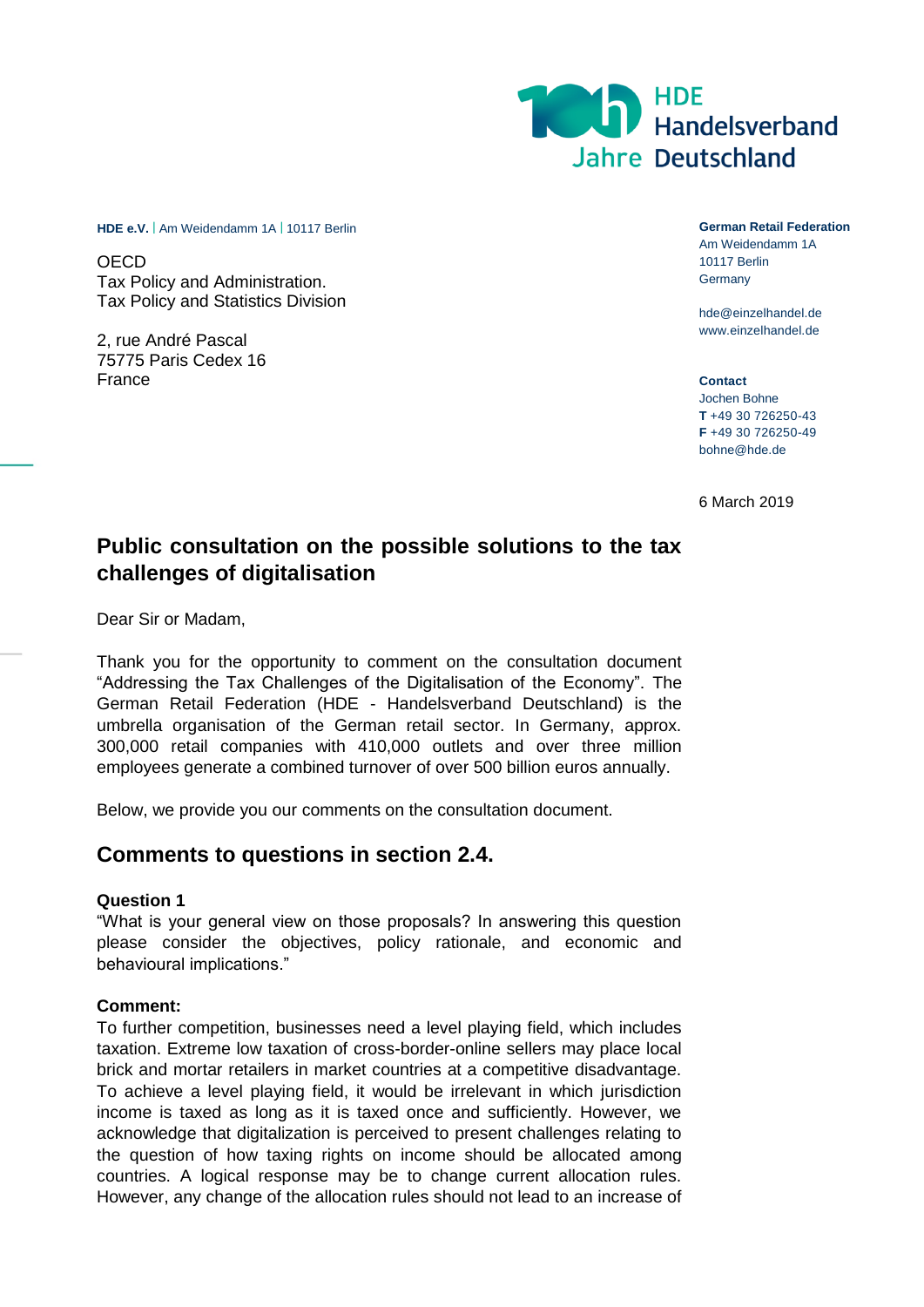double taxation risks or administrative burdens or be at the expense of legal certainty and the coherence of transfer-pricing rules.

## **Question 2**

"To what extent do you think that businesses are able, as a result of the digitalisation of the economy, to have an active presence or participation in that jurisdiction that is not recognised by the current profit allocation and nexus rules?

In answering this question, please consider:

i) To what types of businesses do you think this is applicable, and how might that assessment change over time?

ii) What are the merits of using a residual profit split method, a fractional apportionment method, or other method to allocate income in respect of such activities?"

## **Comment:**

Ad i)

As a result of the digitisation of the economy, reaching customers in remote markets where the business has no or little physical presence is already well advanced today. Traditional business models continue to evolve and adapt to the digital economy. Brick and mortar retailing is supplemented or even replaced by online marketplaces and the exchange of customers among themselves as well as with sellers takes place increasingly online. The demand for online markets is growing and it is expected that the supply and diversity of services will increase. The establishment of online markets will draw the attention of the customers to the digital economy, so that value will be increasingly created online.

#### Ad ii)

The Discussion Draft proposes in para. 24 the parallel use of two different profit allocation mechanisms. The "non-routine profit" is determined by traditional transfer-pricing methods and the residual profit is then assigned to market jurisdictions by means of a formula.

Thus, the profit is allocated using two fundamentally different approaches. We expect this would lead to friction, additional administrative burden and risk of double or non–taxation. Views on what constitutes a value driver of a business model (i.e. routine or non-routine) could differ between jurisdictions. For example, in the case of online marketplaces, views could diverge as to whether the logistics function in a given jurisdiction is to be regarded as a value driver which should attract a portion of the residual profit. These types of disagreement between jurisdictions would have to be covered by future mutual agreement procedures, which would become even more cost and time-consuming than at present.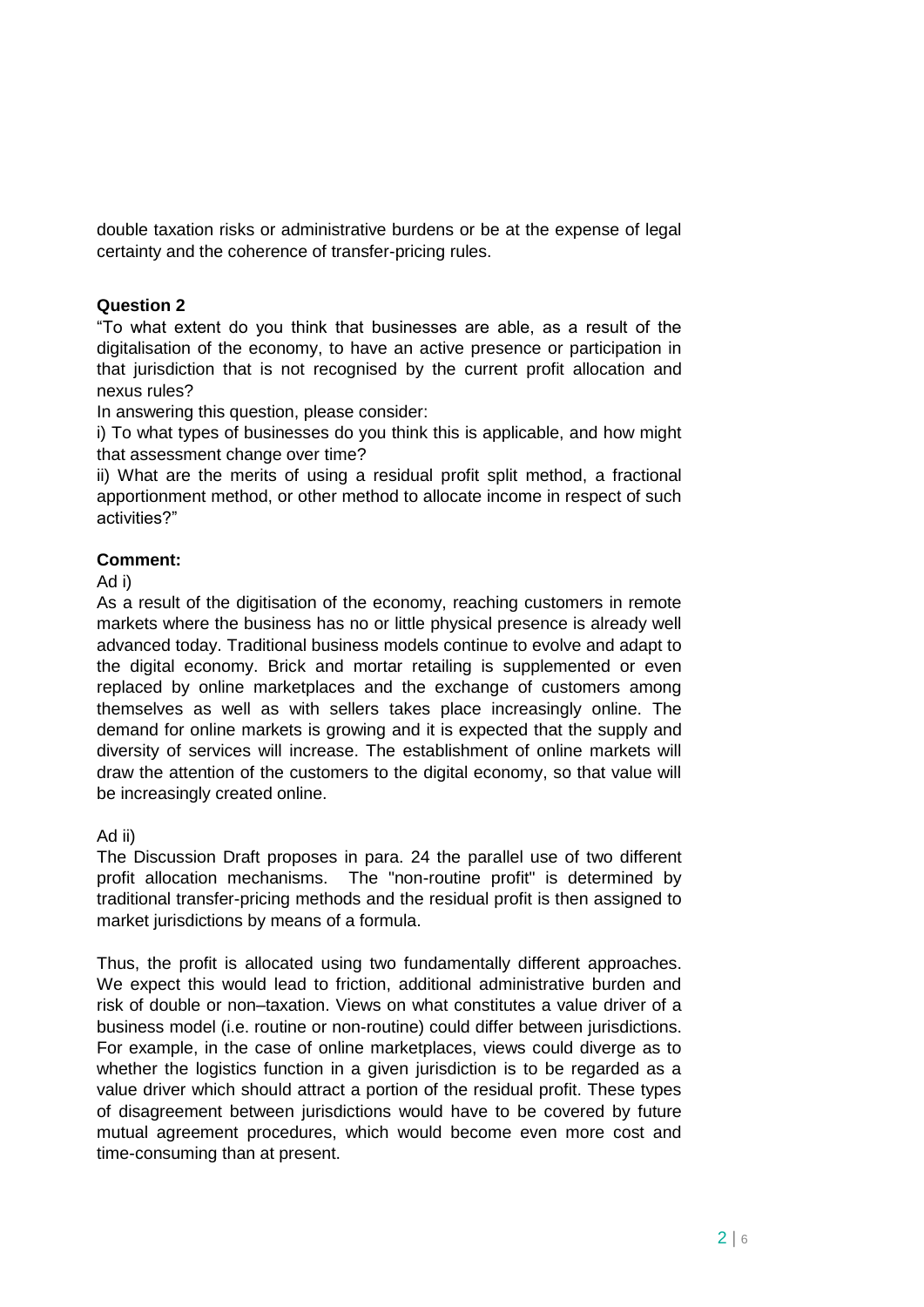## **Question 3**

"What would be the most important design considerations in developing new profit allocation and nexus rules consistent with the proposals described above, including with respect to scope, thresholds, the treatment of losses, and the factors to be used in connection with profit allocation methods?"

#### **Comment:**

In our view, the following aspects are the most important design considerations:

- In order to alleviate complexity, the scope should be limited to certain clearly pre-defined activities.
- Allocation rules should use a clear-cut allocation metric.
- De-minimis thresholds should be used in order to leave SMEs out of scope.
- Residual profit should be computed under the income computation rules of the jurisdiction in which the entity realizing the residual profit is resident.
- Residual losses should be subject to allocation by the same logic and principles as for profits.
- Double taxation should be avoided, binding arbitration and mutual agreement procedures as a prerequisite
- Tax compliance (certainty, process, declaration, tax payments, etc.) should be simple and not overly burdensome.

#### **Question 4**

"What could be the best approaches to reduce complexity, ensure early tax certainty and to avoid or resolve multi-jurisdictional disputes?"

## **Comment:**

The following approaches should be observed:

- Rules for determining the residual income and its allocation to the various jurisdictions must be simple and clear cut.
- There should be reduced documentation requirements. We recommend the establishment of a fixed set of allocation keys that need no further justification. For example, if the residual profit is (re-) allocated based on external turnover attributable to the source country as one of the predefined allocation keys, there should be no requirement to specifically document why turnover is appropriate in the situation at hand.
- Businesses must be able to rely on figures which are easily available in their records.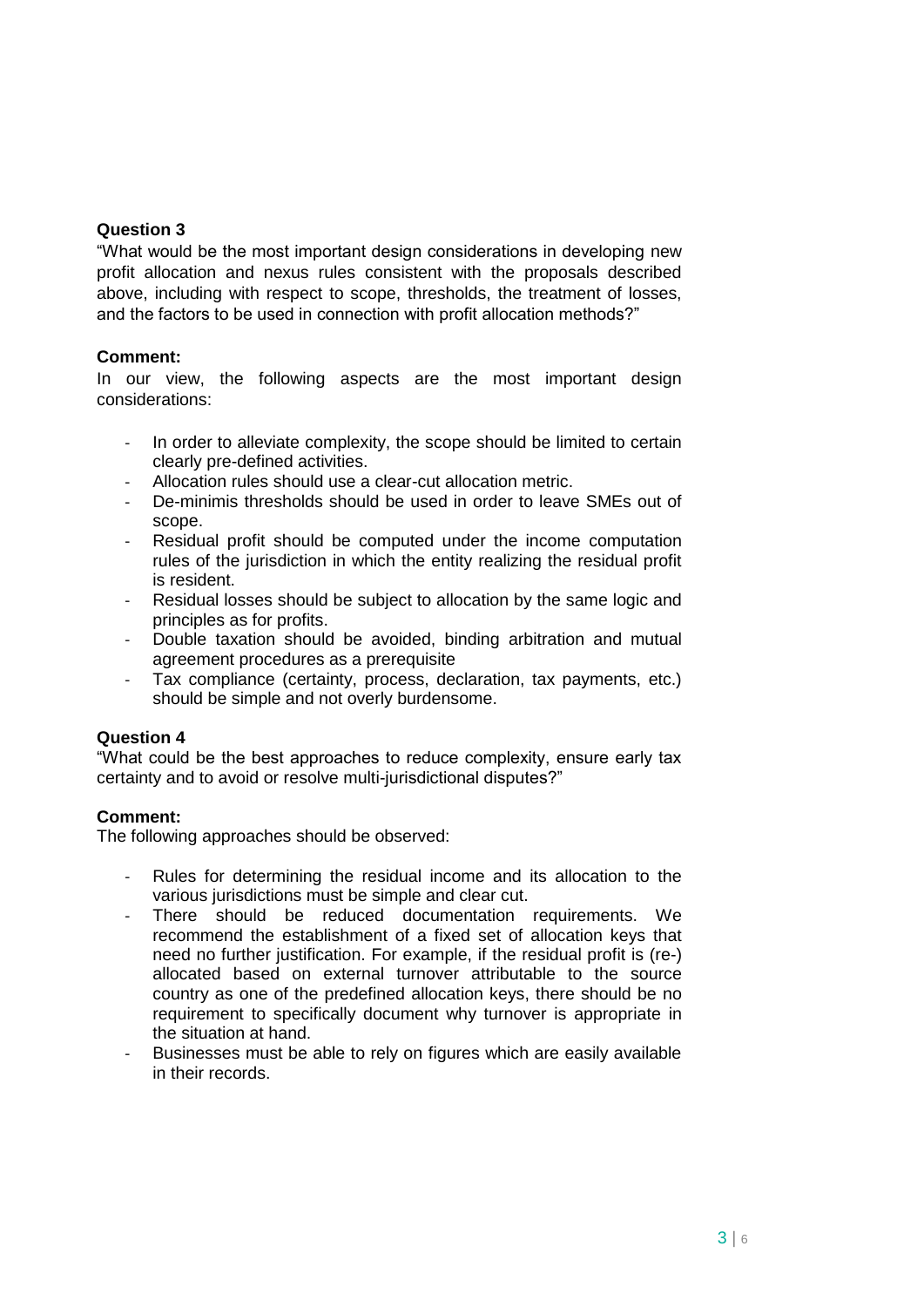# **Comments to questions in section 3.6.**

### **Question 1**

"What is your general view on this proposal? In answering this question please consider the objectives, policy rationales, and economic and behavioural implications of the proposal. "

## **Comment:**

The proposals avoid the practical complexity and risks of double taxation inherent in the proposals directed at changing nexus and transfer-pricing rules in section 2. However, they carry their own potential to create complexity. In addition, in the light of the CFC-rule recommendations in BEPS Action 3 it seems difficult to justify an income inclusion rule that applies in addition to current CFC rules. The additional income inclusion is directed not only at artificial arrangements but at any foreign low-taxed income, be it from legitimate activities or from artificial and tax evasive arrangements. Such a rule could only be justified if the low taxation threshold is agreed by the members of the Inclusive Framework and is considerably lower than for the application of CFC rules.

#### **Question 2**

"What would be the most important design considerations in developing an inclusion rule and a tax on base eroding payments? In your response please comment separately on the undertaxed payments and subject to tax proposals and also cover practical, administrative and compliance issues."

#### **Comment**

The most important design considerations should be:

- The proposals require that foreign derived income is tested against a minimum taxation rate. In the case of the income inclusion rule, it is the shareholder who has to compute income of its foreign subsidiary in order to determine whether the subsidiary is taxed sufficiently under domestic law of the parent jurisdiction. This may be a very cumbersome exercise. If the shareholder lacks sufficient control over the foreign subsidiary - as often may the case with minority shareholders – and therefore has no access to the records of the foreign entity, it may even be impossible. The income inclusion rule should only apply to situations where the shareholder has substantial control over the foreign entity which enables access to the records of the latter.
- Similarly, under the undertaxed payments rule and subject to tax rule, the entity making the payments to a foreign entity has to rely on information on how these payments are taxed at the level of the foreign entity. This may be impossible if the foreign entity is not a related party.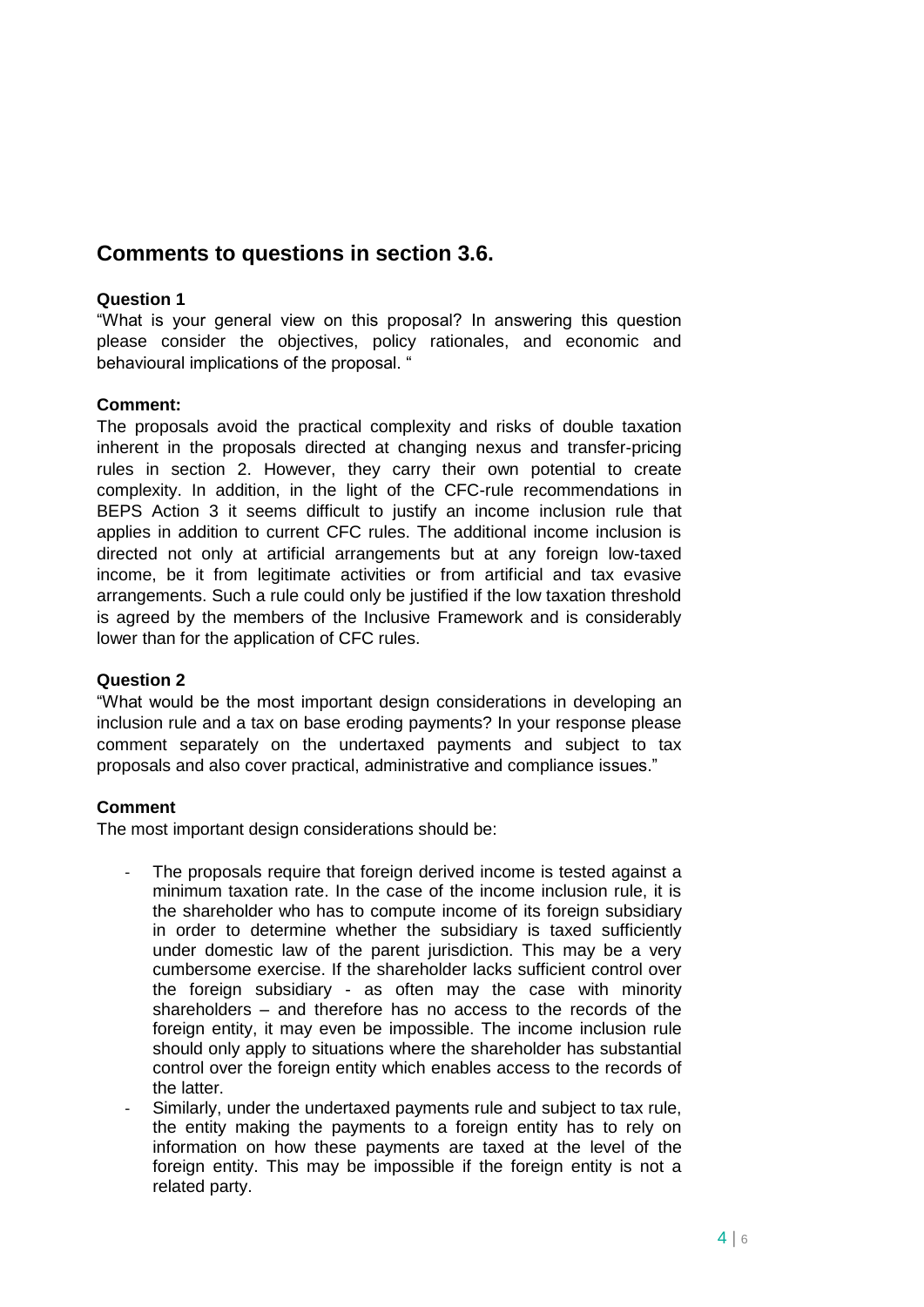- No double taxation: Under the income inclusion rule, foreign tax must be fully creditable in the parent jurisdiction. A distribution of profits that were subject to a tax back under the income inclusion rule must be fully tax free.

## **Question 3**

"What, if any, scope limitations should be considered in connection with the proposal set out above?"

- The income inclusion rule should only apply to majority participations or PEs. Only foreign entities with a relevant income should be covered, i.e., there should be a de-minimis rule to relieve the shareholder from excessive administrative burden.
- The undertaxed payments rule and the subject to tax rule should only be applicable between related parties.
- There should be a de-minis exception for the undertaxed payments and subject to tax rule in order to leave SMEs out of scope.
- The various anti-base-erosion rules should be carefully co-ordinated so that economic double taxation and excessive compliance burden is avoided.

## **Question 5**

"What could be the best approaches to reduce complexity, ensure early tax certainty and to avoid or resolve multi-jurisdictional disputes?"

The minimum taxation rate should be set so that the anti-base-erosion rules are triggered only in instances of serious low taxation. The minimum tax rate should be set at the OECD level. A white list of jurisdictions with sufficient taxation should be published by local tax administrations.

Under the income inclusion rule, to test the income of the foreign entity against the minimum taxation threshold, the income is to be computed under the rules of the parent jurisdictions. This is administratively burdensome. In addition, legitimate privileges granted by the foreign jurisdiction in relation to the tax base (e.g. special depreciation rules) may be by-passed. Therefore, the parent jurisdiction should publish a white list of jurisdictions whose tax base it recognizes so that the parent entity would be relieved from the task to compute the foreign tax base under the rules of the parent jurisdiction.

Allowing the parent company to use GAAP-based figures for purposes of the low taxation test should also be considered.